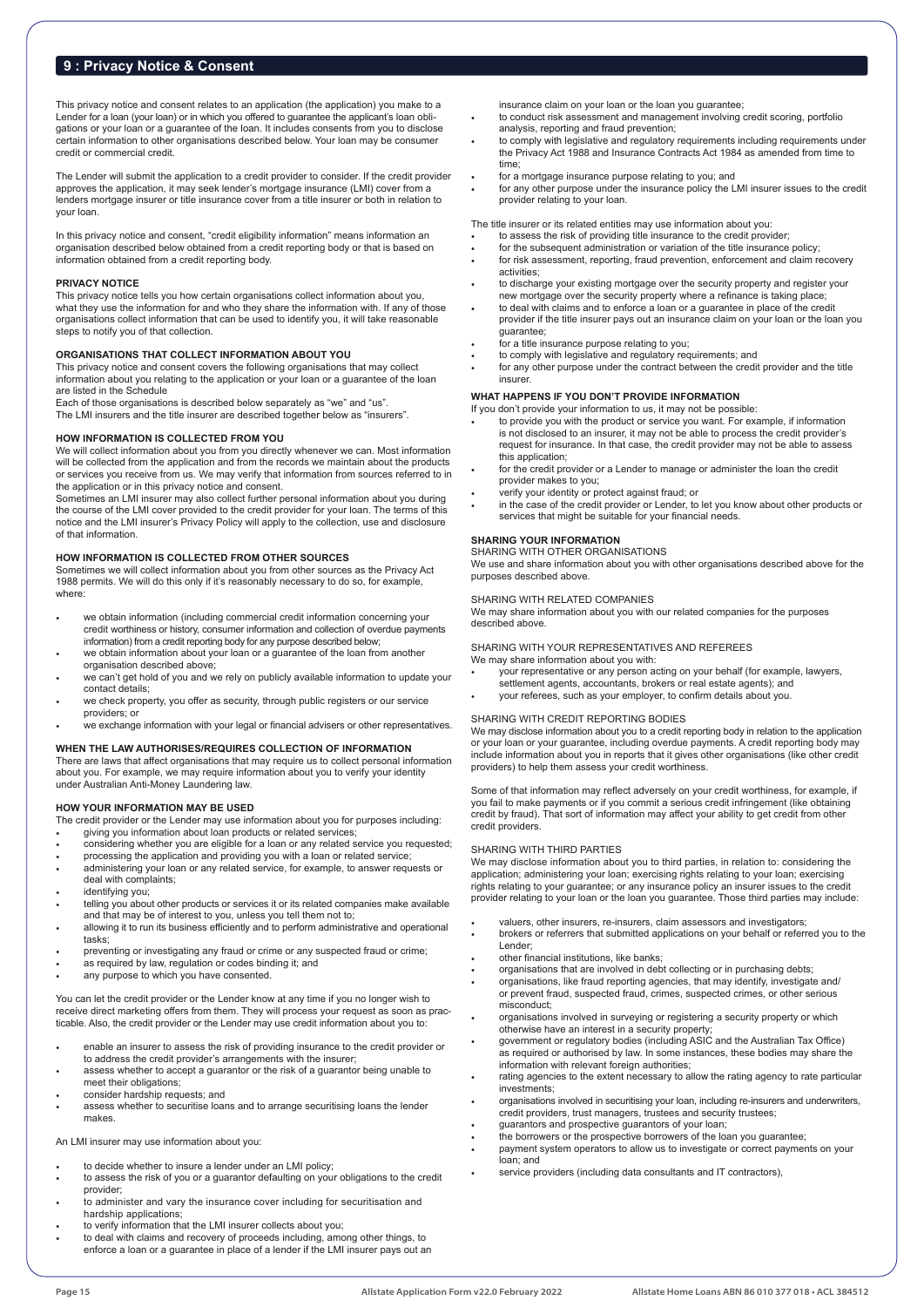# **Privacy Notice & Consent**

Also, the credit provider may disclose information about you, in relation to other services relating to your loan or your guarantee or its loan products, to others including:

- organisations that maintain, review and develop the credit provider's business systems, procedures and technology infrastructure;
- organisations that produce cards, cheque books or statements for the credit provider in relation to your loan or the loan you guarantee;
- organisations that assist the credit provider with product planning, research and development; and
- mailing houses and telemarketing agencies that assist the credit provider to communicate with you.

PROVIDING YOUR PERSONAL INFORMATION OR CREDIT-RELATED PERSONAL INFORMATION

## SHARING OUTSIDE OF AUSTRALIA

QBE may disclose information about you to related companies situated in the Philippines. Genworth may disclose information about you to related companies situated in the USA, Canada or the United Kingdom. RESIMAC may disclose information about you to related companies situated in New Zealand.

The title insurer or its related entities may disclose information about you to related companies situated in the USA, Malaysia or India.

We may store information about you in cloud or other types of networked or electronic storage. As electronic or networked storage can be accessed from various countries via an internet connection, it's not always practicable to know in which country information about you may be held.

We may disclose information about you to overseas entities including in the Philippines, Asia-Pacific, European Union, Romania, United Kingdom, Canada or the United States of America. More information on overseas disclosure may be found in our Privacy Policy.

Overseas organisations may be required to disclose information shared with them under a foreign law. In those instances, the organisation, described above, that disclosed the information to the overseas organisation will not be responsible for that disclosure.

#### Each credit provider and service provider:

• will only share any credit information about you with a credit reporting body if that body has a business operation in Australia

### **ACCESSING YOUR INFORMATION**

You can ask us to access information that we hold about you. You have special rights to access credit eligibility information. You can find out how to access information about you (including credit eligibility information) by reading our Privacy Policy, available by contacting us. Please see our contact details in the schedule.

#### **CORRECTING YOUR INFORMATION**

You can ask us to correct information we hold about you. You have special rights to correct credit information about you. You can find out how to correct information about you (including credit information) by reading our Privacy Policy, available by contacting us. Please see our contact details in the schedule.

#### **COMPLAINTS**

If you have a complaint against us about a privacy issue, please tell us about it. You can find out how to make a complaint (including special rights for credit information complaints) and how we will deal with a complaint, by reading our Privacy Policy, available by contacting us. Please see our contact details in the schedule.

#### **PRIVACY POLICY**

You can find out more about how we manage information about you by reading our Privacy Policy available by contacting us. Please see our contact details in the schedule. Also, you can read and obtain a copy of that policy at our website address set out in the schedule.

#### **CONSENT**

By signing this form, you consent to:

us obtaining information about you from a credit reporting body:

- to assess your application for consumer credit or commercial credit or to collect any payment that is overdue in relation to your loan; and/or
- to assess whether to accept you as a guarantor of the loan;
- us exchanging information about you with other credit providers to: assess the application;
- assess whether to accept you as a guarantor; assist you to avoid defaulting on your loan or your guarantee; notify other credit providers of a default by you; or assess your credit worthiness. This information may include credit eligibility information;
- if you are a joint applicant under the application or become a joint borrower under<br>your loan, us exchanging information about you with your joint applicants or joint<br>borrowers to process the application and to administer
- us disclosing information (including credit eligibility information to potential guarantors) about you to a potential or existing guarantor (or their legal representative) but only to assist them to consider whether to act as a guarantor or to offer property as security or to inform them about:
- the application and details of the obligations guaranteed or proposed to be guaranteed:
- your credit worthiness, credit capacity or credit history; and
- any other matter we decide is relevant to a potential guarantor or guarantor;
- if the credit provider or Lender requests an insurer for LMI insurance or title insurance for the loan for which you applied, the lender, the credit provider or the Lender disclosing to that insurer information about you for any purpose in connection with that insurance;
- us checking the details of the information you gave in the application. They may contact any person you named in the application for that purpose. If you give us an<br>identity document (for example, your passport or driver's licence) in connection with<br>the application, we may contact the authority that i status of and any information contained in the document;
- us exchanging information (including credit eligibility information) about you with any person acting on your behalf (like a broker or a referrer) relating to processing the application and establishing and managing your loan or your guarantee;
- us exchanging information about you with our relevant service providers (including any service provider located outside Australia) including information that we collect from you as an agent of a state or territory government in relation to a First Home Owner Grant application you make.

For more information, please see the privacy notice above and our privacy policy, available by contacting us. Please see the contact details in the schedule;

- the credit provider disclosing your credit eligibility information to other organisations participating in securitising the credit provider's loans, but only for purposes relating to those arrangements including to enable those other organisations to exercise rights they have under securitisation arrangements to review loan files; and
- us using the information in the application to better understand and/or manage your relationship with us.

## **INFORMATION ABOUT OTHER PEOPLE**

If you give information about another person (like your employer, spouse, referee or solicitor) in relation to the application or a loan you get from the credit provider to us, you will let that other person know that:

- we have collected their information to assess the application, to manage any loan you get from the credit provider and for any other purpose set out in the privacy notice above;
- we may exchange this information with other organisations set out in that privacy notice;
- we handle their personal information in the way set out in our Privacy Policy and that privacy notice and they can:
- access or request a copy of that privacy policy or privacy notice; or
- access the information we hold about them,
- by using the contact details for us in the schedule; and
- you may not be able to get credit from the credit provider or we may not accept your application to act as a guarantor of a loan unless we obtain their information.

#### **MORE ABOUT THE CREDIT REPORTING BODY WE USE** CONTACT DETAILS

We may give information about you to one or more credit reporting bodies in relation to the application or your loan. Currently, we deal with Equifax Pty Ltd. Equifax's contact details are in the schedule. Equifax has a credit reporting policy about how it handles information about you. You can obtain copies of that policy at Equifax's website set out in the schedule.

IF YOU THINK YOU HAVE BEEN THE VICTIM OF A FRAUD

If you believe that you have been or are likely to be the victim of fraud (including identity fraud), you can request a credit reporting body not to use or disclose the information they hold about you.

#### IF YOU DON'T WANT YOUR INFORMATION USED BY THEM FOR DIRECT MARKETING/ PRE SCREENING PURPOSES

You can ask a credit reporting body not to use information about you to undertake pre-screening assessments of individuals to determine whether those individuals are eligible to receive direct marketing from a particular credit provider. Please contact the credit reporting body, if you want to ensure that the credit reporting body does not use information about you for pre-screening assessments.